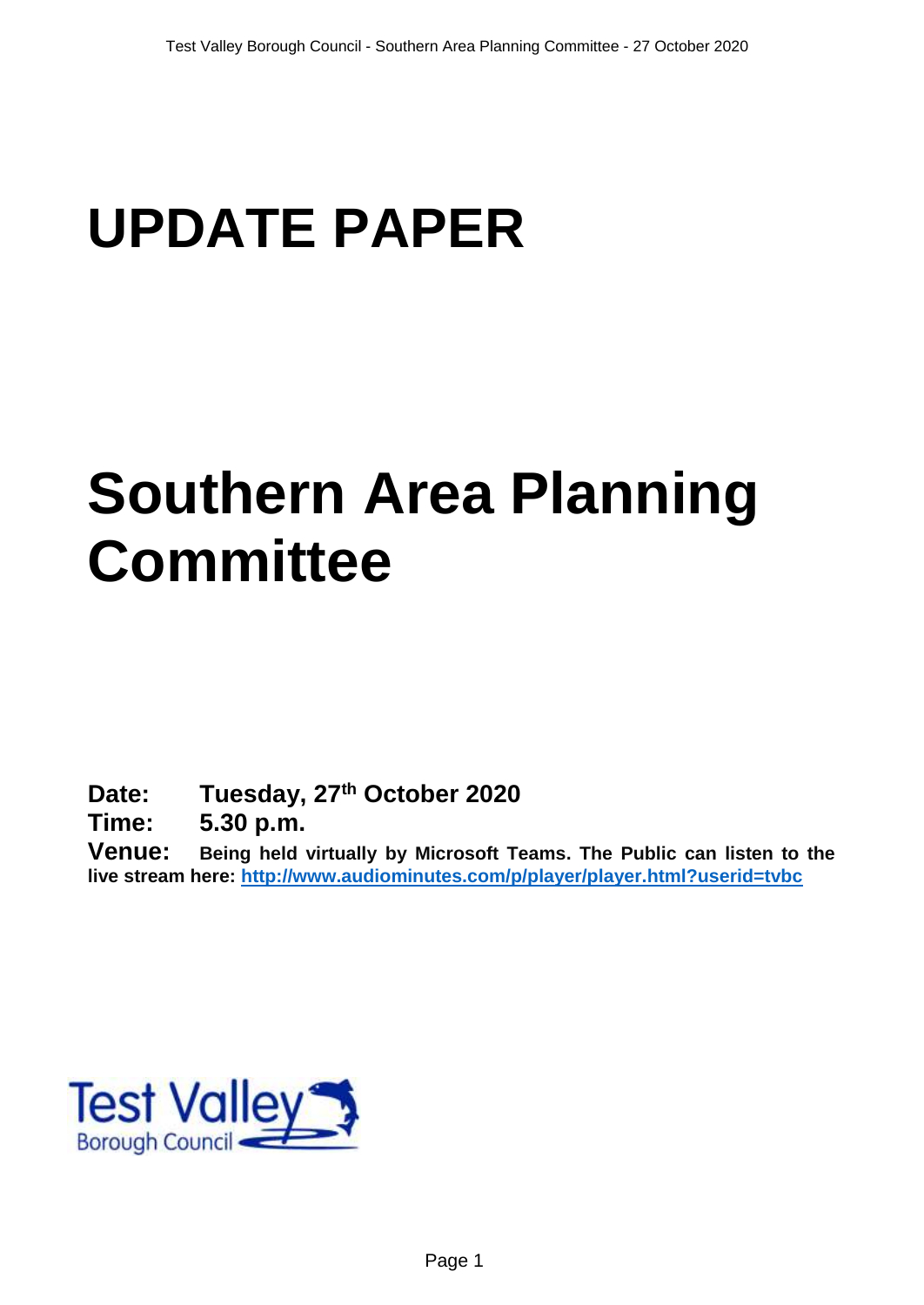### **Southern Area Planning Committee – 27 October 2020 Update Paper**

The purpose of the report is to provide information on planning applications which has been received since the agenda was printed.

Report of Head of Planning

### **1. Background**

1.1 Reports on planning applications are prepared for printing on the agenda some 10 days before the date of the Committee meeting but information and representations received after that time are relevant to the decision. This paper contains such information which was received before 10.00am on the date of the meeting. Any information received after that time is reported verbally.

### **2. Issues**

2.1 Information and representations are summarized but the full text is available on the relevant file should Members require more details. The paper may contain an officer comment on the additional information, amended recommendations and amended and/or additional conditions.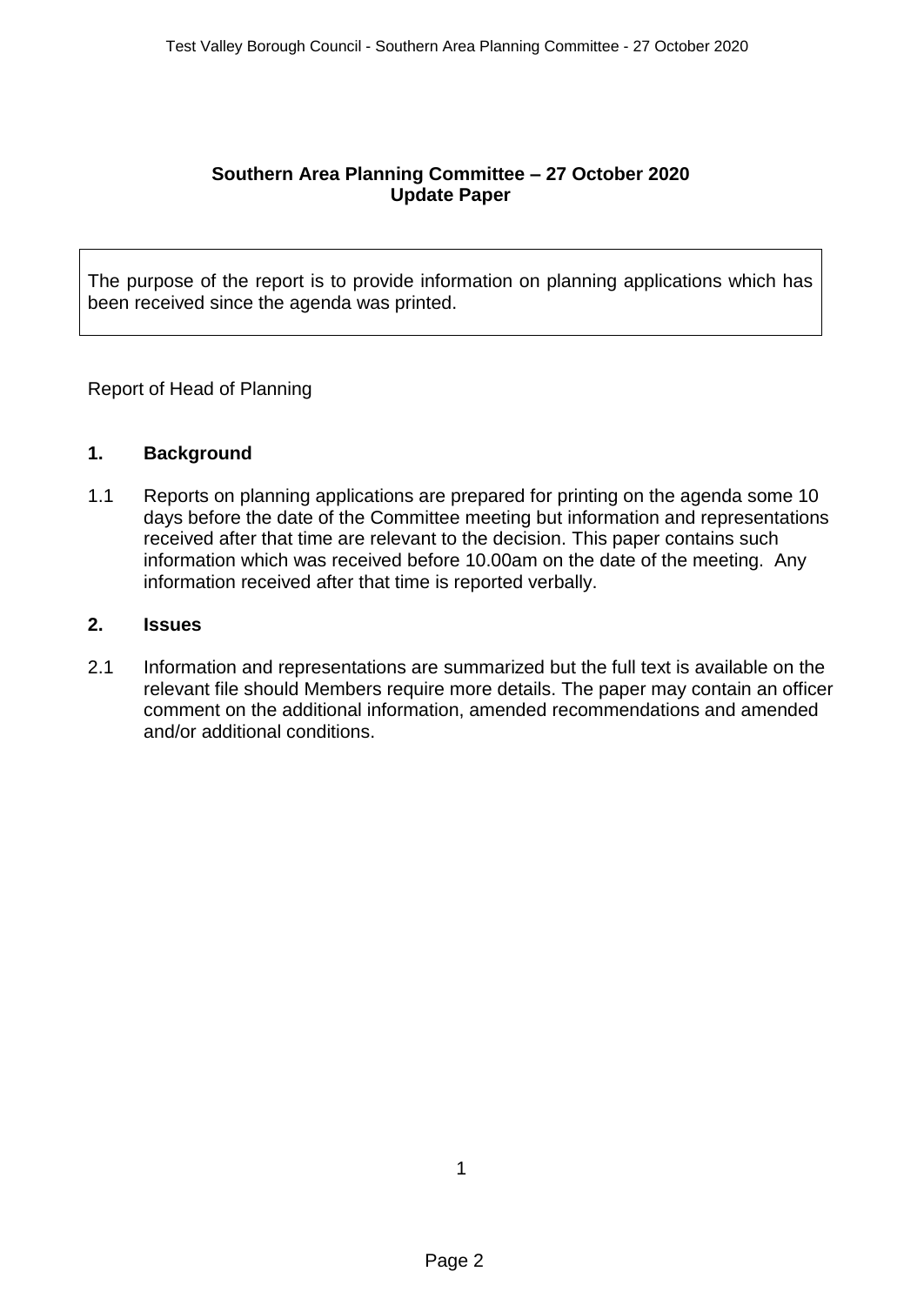**7. 20/00327/FULLS (PERMISSION) 24.02.2020 10 – 31** SITE: Land at Oak Tree Farm, Foxes Lane, West Wellow, **WELLOW**

**CASE OFFICER:** Mark Staincliffe

## **8. 19/01615/FULLS (PERMISSION) 28.06.2019 32 – 74** SITE: Martins, Horsebridge Road, **HOUGHTON**

**CASE OFFICER:** Paul Goodman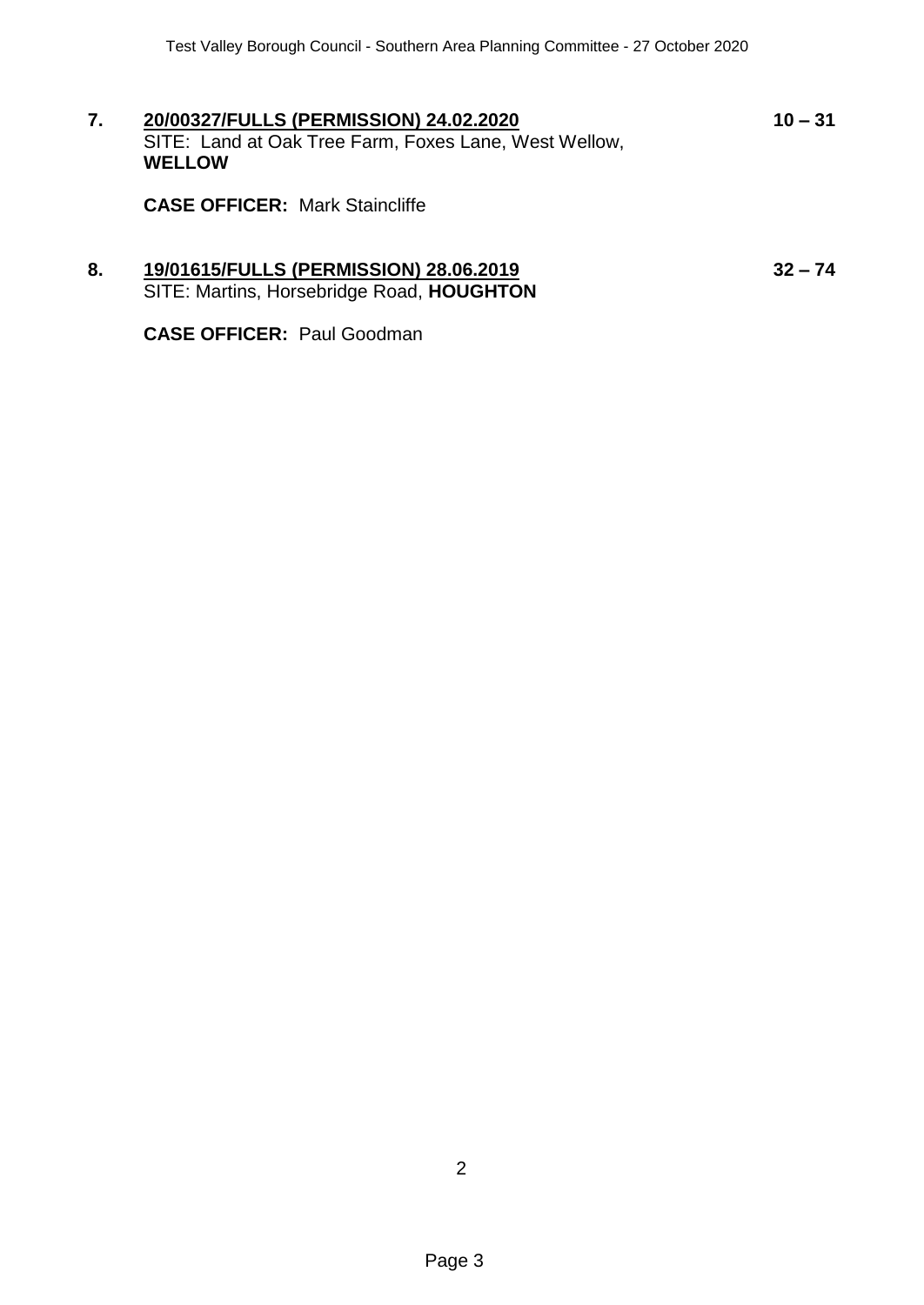| <b>APPLICATION NO.</b><br><b>SITE</b>                       | 20/00327/FULLS<br>Land at Oak Tree Farm, Foxes Lane, West Wellow, SO51<br><b>6EA, WELLOW</b> |
|-------------------------------------------------------------|----------------------------------------------------------------------------------------------|
| <b>COMMITTEE DATE</b><br><b>ITEM NO.</b><br><b>PAGE NO.</b> | 27 <sup>th</sup> October 2020<br>$10 - 31$                                                   |
|                                                             |                                                                                              |

1.0 This item has been **WITHDRAWN** by the Head of Planning and Building.